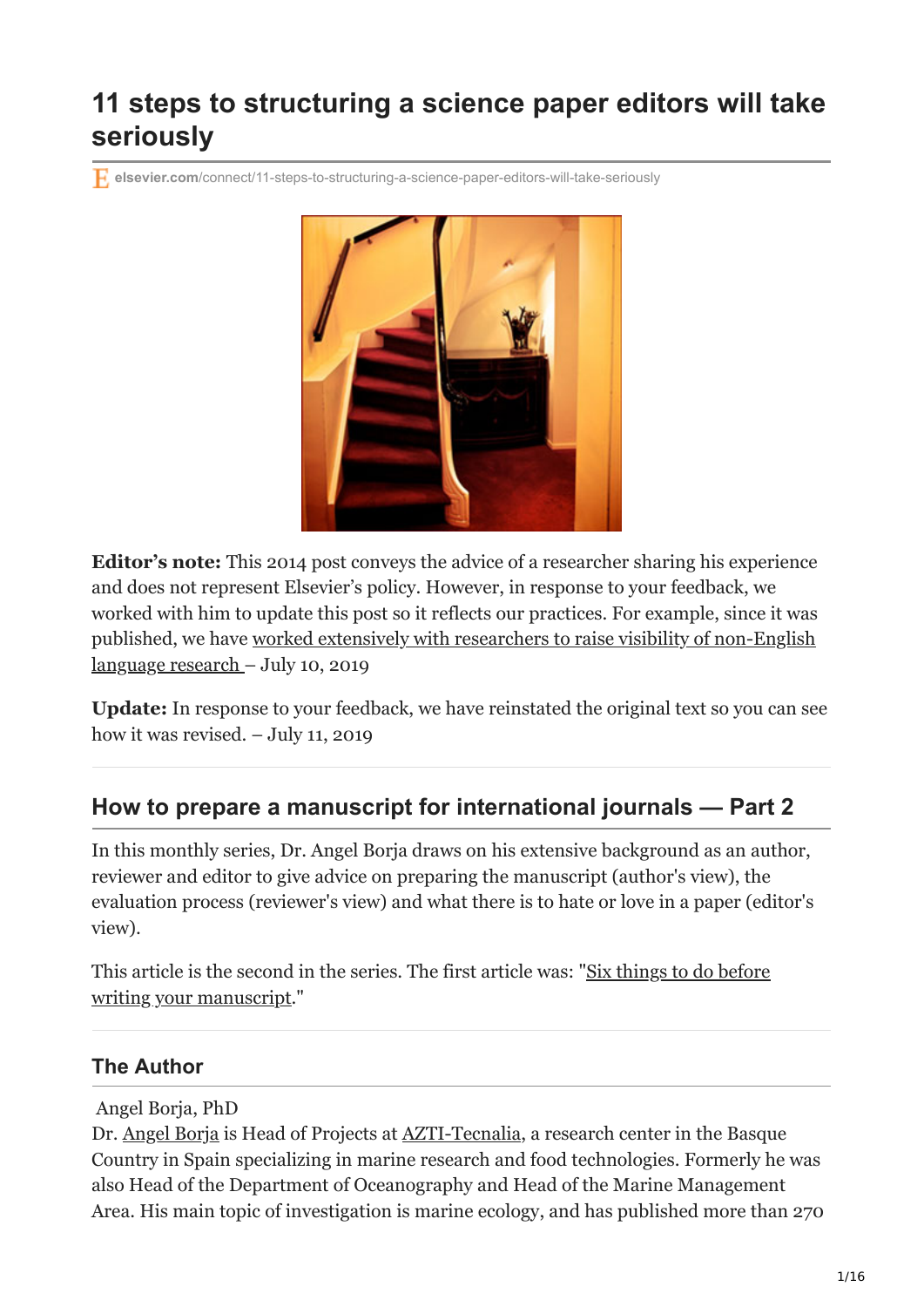contributions, from which 150 are in over 40 peerreviewed journals, through his long career of 32 years of research. During this time he has investigated in multiple topics and ecosystem components, having an ample and multidisciplinary view of marine research.

Dr. Borja is the Editor of several journals, including *[Frontiers in Marine Ecosystem Ecology](http://www.frontiersin.org/Marine_Ecosystem_Ecology/about)*, *Revista de Investigación Marina*, Elsevier's *Journal of Sea Research* and *[Continental Shelf Research](http://www.journals.elsevier.com/journal-of-sea-research)*. In addition, he is a member of the editorial boards of Elsevier's *[Marine Pollution Bulletin](http://www.journals.elsevier.com/marine-pollution-bulletin)*, *[Ecological Indicators](http://www.journals.elsevier.com/ecological-indicators)* and *[Ocean & Coastal Management](http://www.journals.elsevier.com/ocean-and-coastal-management)*.



Read more about his work on [ResearchGate,](https://www.researchgate.net/profile/Angel_Borja) [ORCID](http://orcid.org/0000-0003-1601-2025) and [LinkedIn](http://www.linkedin.com/pub/angel-borja-yerro/6a/b7/132), and follow him on Twitter [\(@AngelBorjaYerro](https://twitter.com/AngelBorjaYerro)).



[Watch a related tutorial by Publishing Connect.](https://www.publishingcampus.elsevier.com/pages/14/Colleges/College-of-Skill-training/Writing-for-books-and-journals.html)

When you organize your manuscript, the first thing to consider is that the order of sections will be very different than the order of items on you checklist.

An article begins with the Title, Abstract and Keywords.

The article text follows the [IMRAD format](http://en.wikipedia.org/wiki/IMRAD), which responds to the questions below:

- Introduction: What did you/others do? Why did you do it?
- Methods: How did you do it?
- Results: What did you find?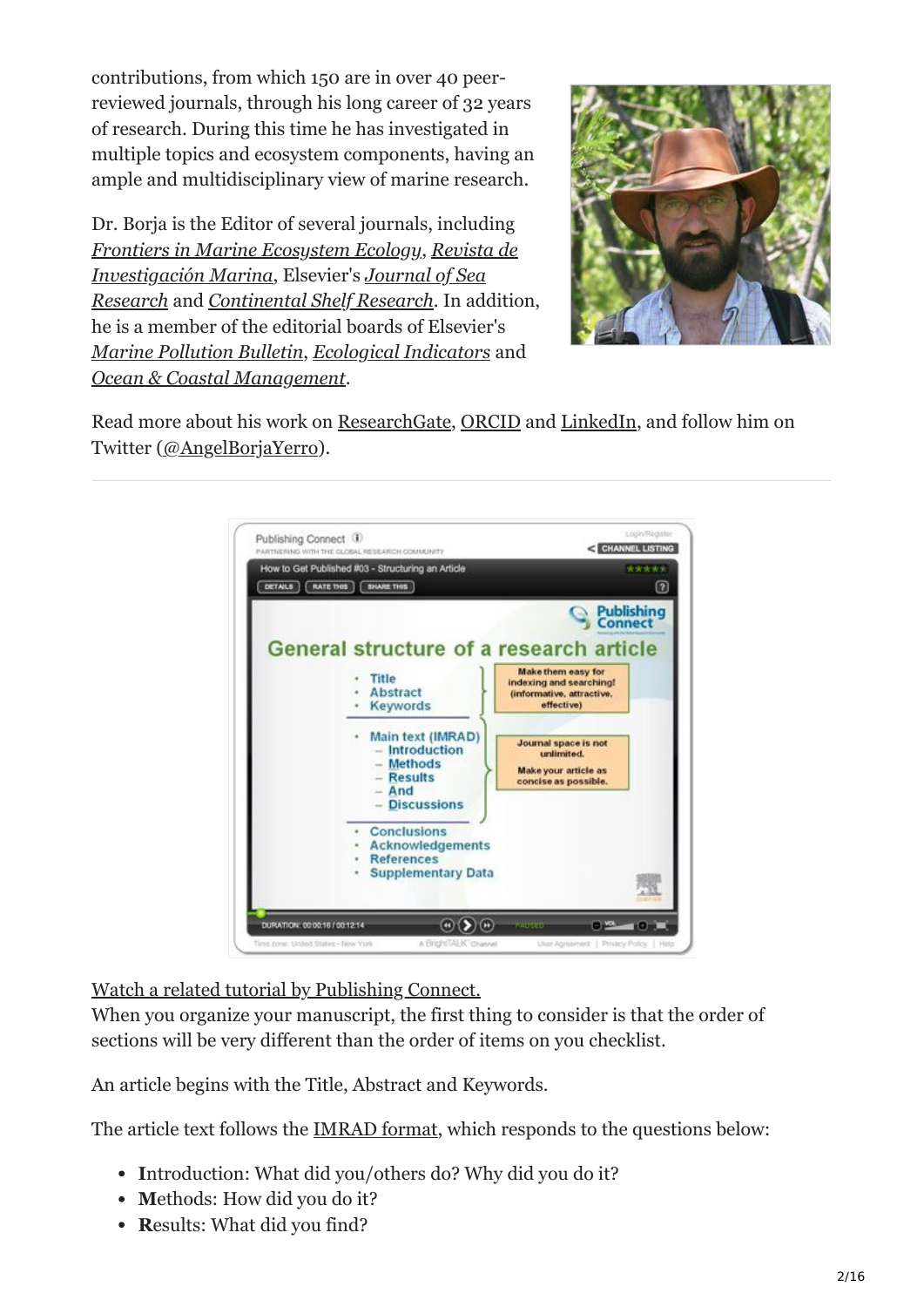- **A**nd
- **Discussion:** What does it all mean?

The main text is followed by the Conclusion, Acknowledgements, References and Supporting Materials.

While this is the published structure, however, we often use a different order when writing.

### **Steps to organizing your manuscript**

- 1. Prepare the **[figures and tables](#page-2-0)**.
- 2. Write the **[Methods](#page-7-0)**.
- 3. [Write up the](#page-8-0) **Results**.
- 4. Write the **[Discussion](#page-9-0)**. Finalize the Results and Discussion before writing the introduction. This is because, if the discussion is insufficient, how can you objectively demonstrate the scientific significance of your work in the introduction?
- 5. Write a clear **[Conclusion](#page-10-0)**.
- 6. [Write a compelling](#page-10-1) **introduction**.
- 7. [Write the](#page-11-0) **Abstract**.
- 8. [Compose a concise and descriptive](#page-12-0) **Title**.
- 9. Select **Keywords** [for indexing.](#page-13-0)
- 10. Write the **[Acknowledgements](#page-13-1)**.
- 11. [Write up the](#page-14-0) **References**.

Next, I'll review each step in more detail. But before you set out to write a paper, there are two important things you should do that will set the groundwork for the entire process.

- The topic to be studied should be the first issue to be solved. Define your hypothesis and objectives (These will go in the Introduction.)
- Review the literature related to the topic and select some papers (about 30) that can be cited in your paper (These will be listed in the References.)

Finally, keep in mind that each publisher has its own style guidelines and preferences, so always consult the publisher's Guide for Authors.

## <span id="page-2-0"></span>**Step 1: Prepare the figures and tables**

Remember that "a figure is worth a thousand words." Hence, illustrations, including figures and tables, are the most efficient way to present your results. Your data are the driving force of the paper, so your illustrations are critical!

How do you decide between presenting your data as tables or figures? Generally, tables give the actual experimental results, while figures are often used for comparisons of experimental results with those of previous works, or with calculated/theoretical values (Figure 1).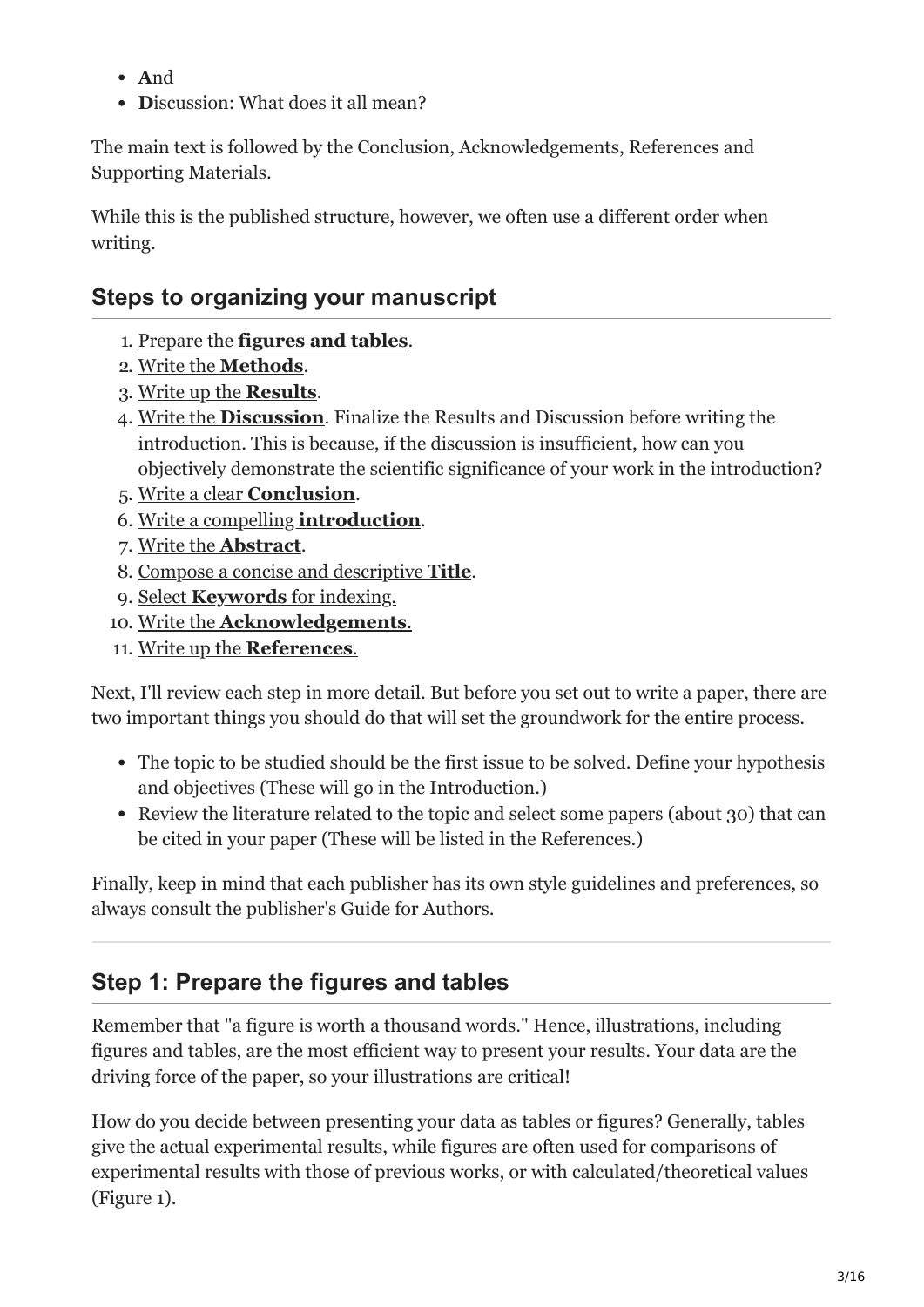

Figure 1. An example of the same data presented as table or as figure. Depending in your objectives, you can show your data either as table (if you wish to stress numbers) or as figure (if you wish to compare gradients). Note: Never include vertical lines in a table. Whatever your choice is, no illustrations should duplicate the information described elsewhere in the manuscript.

Another important factor: figure and table legends must be self-explanatory (Figure 2).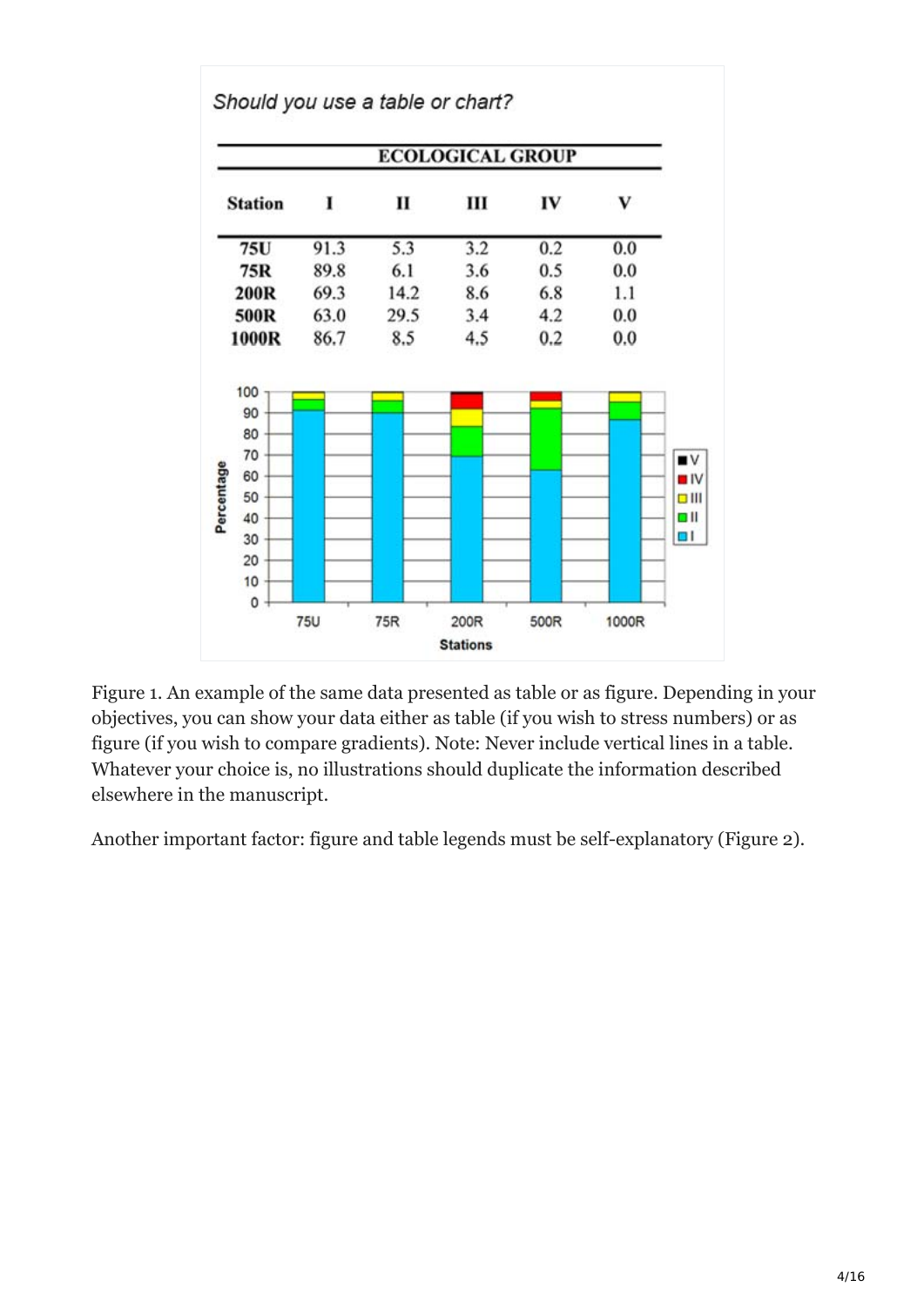

Fig. 1. Location of each of estuarine (\*, black colour) and coastal (\*\*, grey colour) water bodies, within the Basque Country. Note: dotted line shows the Basque coastal baseline. Inner and external parts of the Nervión and Oka estuaries are separated by a straight line.

### AB Figure 2

When presenting your tables and figures, appearances count! To this end:

- Avoid crowded plots (Figure 3), using only three or four data sets per figure; use well-selected scales.
- Think about appropriate axis label size
- Include clear symbols and data sets that are easy to distinguish.
- Never include long boring tables (e.g., chemical compositions of emulsion systems or lists of species and abundances). You can include them as supplementary material.



5/16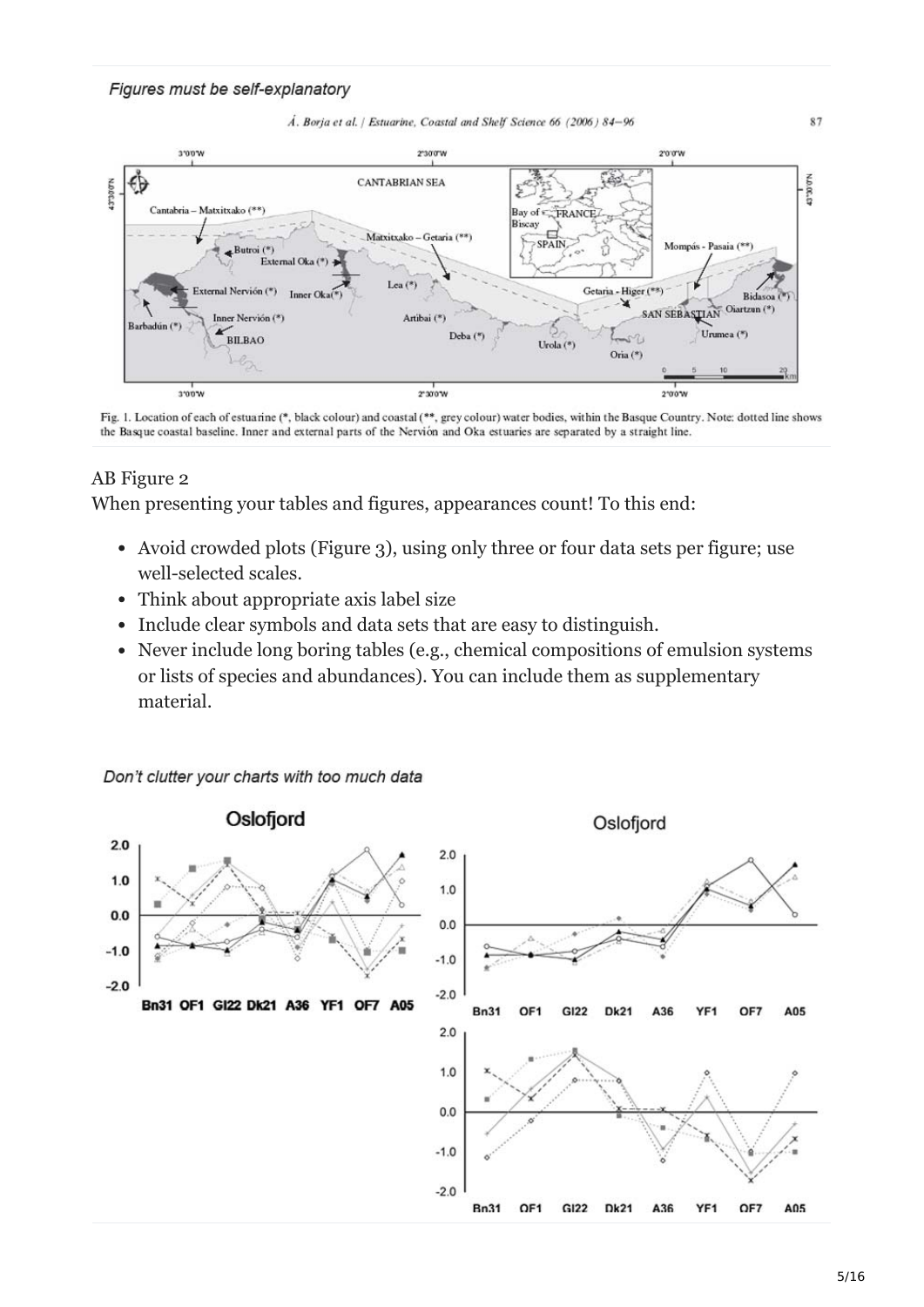#### AB Figure 3

If you are using photographs, each must have a scale marker, or scale bar, of professional quality in one corner.

In photographs and figures, use color only when necessary when submitting to a print publication. If different line styles can clarify the meaning, never use colors or other thrilling effects or you will be charged with expensive fees. Of course, this does not apply to online journals. For many journals, you can submit duplicate figures: one in color for the online version of the journal and pdfs, and another in black and white for the hardcopy journal (Figure 4).



### AB Figure 4

Another common problem is the misuse of lines and histograms. Lines joining data only can be used when presenting time series or consecutive samples data (e.g., in a transect from coast to offshore in Figure 5). However, when there is no connection between samples or there is not a gradient, you must use histograms (Figure 5).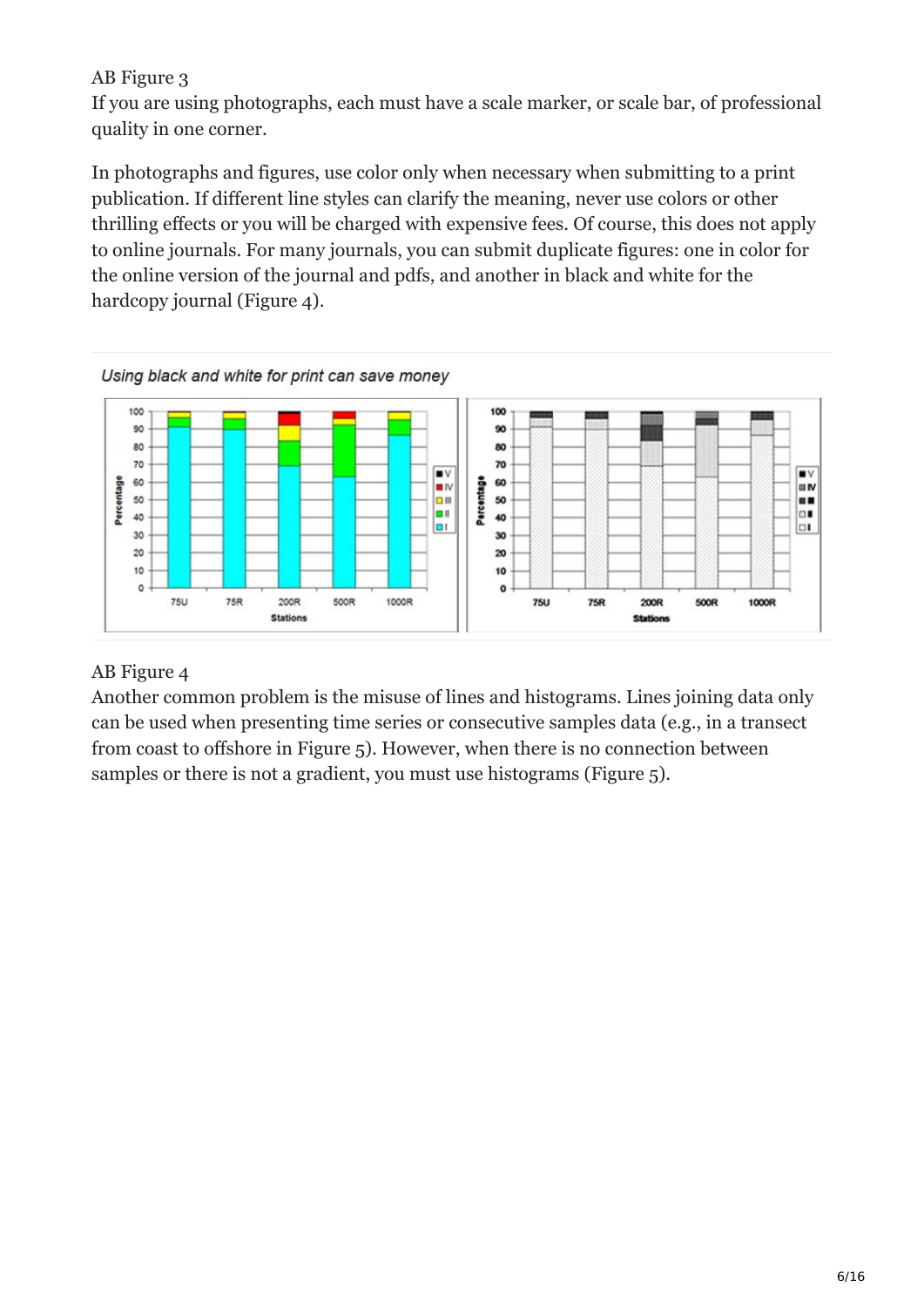

### AB Figure 5

Sometimes, fonts are too small for the journal. You must take this into account, or they may be illegible to readers (Figure 6).



### AB Figure 6

Finally, you must pay attention to the use of decimals, lines, etc. (Figure 7)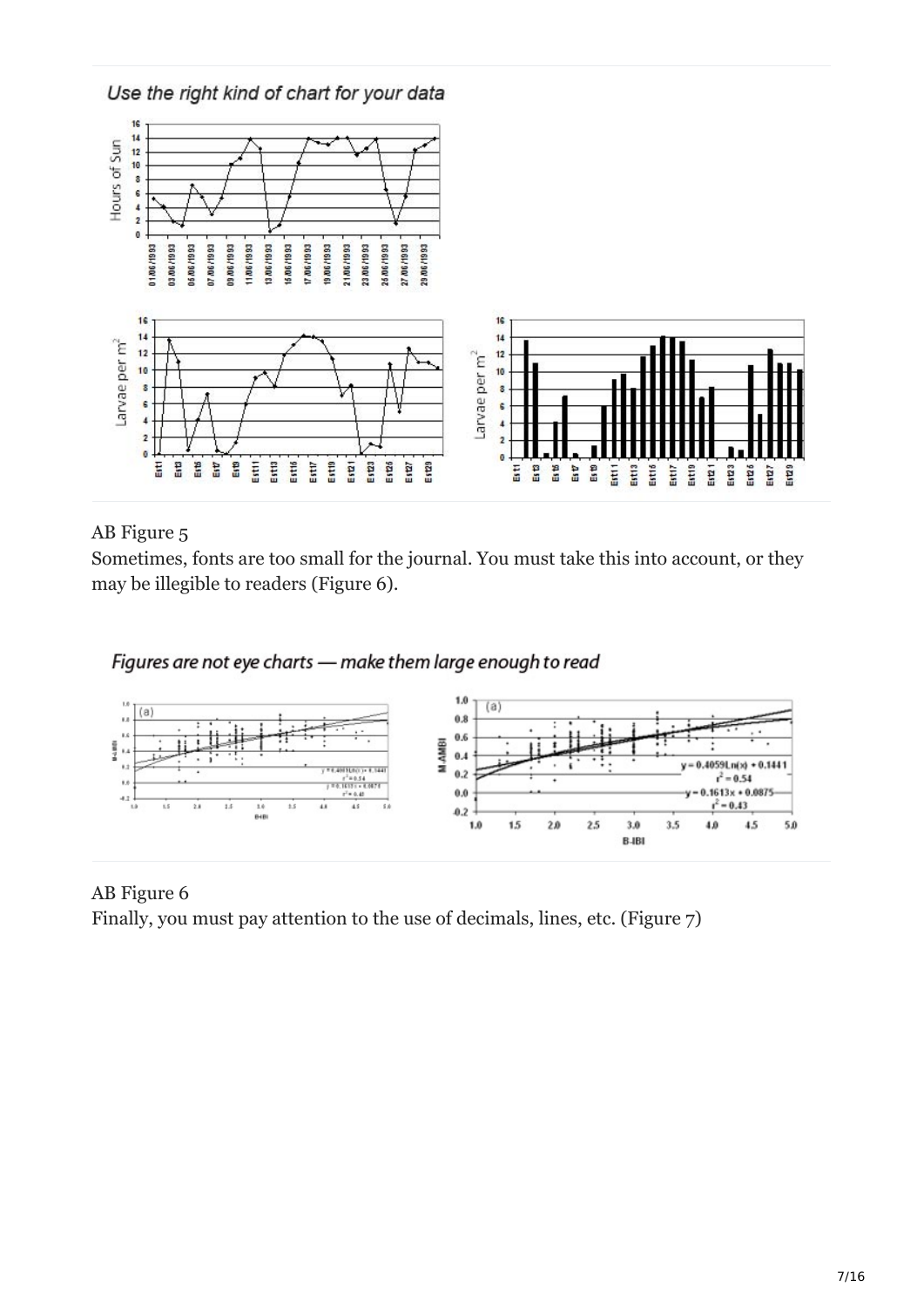| Depth           | Gravel     | Sand        | Mud        |
|-----------------|------------|-------------|------------|
| 5 <sub>m</sub>  | 3,42%      | 81.41%      | 15,17%     |
| 50 m            | 2,5%       | 58.42%      | 39.08%     |
| 100 m           | 0,0%       | 32.5%       | 67.5%      |
| Water depth (m) | Gravel (%) | Sand $(\%)$ | Mud $(\%)$ |
| 5               | 3.4        | 81.4        | 15.2       |
|                 |            |             |            |
| 50              | 2.5        | 58.4        | 39.1       |

Figure 7. Inadequate use of lines, number of decimals, decimal separators (use always dots, not commas) and position of units (above) and its adequate use (below) for a more clear table.

# <span id="page-7-0"></span>**Step 2: Write the Methods**

This section responds to the question of how the problem was studied. If your paper is proposing a new method, you need to include detailed information so a knowledgeable reader can reproduce the experiment.

However, do not repeat the details of established methods; use References and Supporting Materials to indicate the previously published procedures. Broad summaries or key references are sufficient.

Reviewers will criticize incomplete or incorrect methods descriptions and may recommend rejection, because this section is critical in the process of reproducing your investigation. In this way, all chemicals must be identified. Do not use proprietary, unidentifiable compounds.

To this end, it's important to use standard systems for numbers and nomenclature. For example:

- **For chemicals,** use the conventions of the International Union of Pure and [Applied Chemistry and the official recommendations of the IUPAC–IUB Co](http://www.iupac.org/)[mbined](http://www.jbc.org/content/241/3/527.full.pdf) Commission on Biochemical Nomenclature.
- **For species,** use accepted taxonomical nomenclature (WoRMS: World Register of [Marine Species, ERMS: European Register of Marine Species\), and write them](http://www.marinespecies.org/) always in italics.
- **For units of measurement,** follow the [International System of Units \(SI\)](http://physics.nist.gov/Pubs/SP330/sp330.pdf).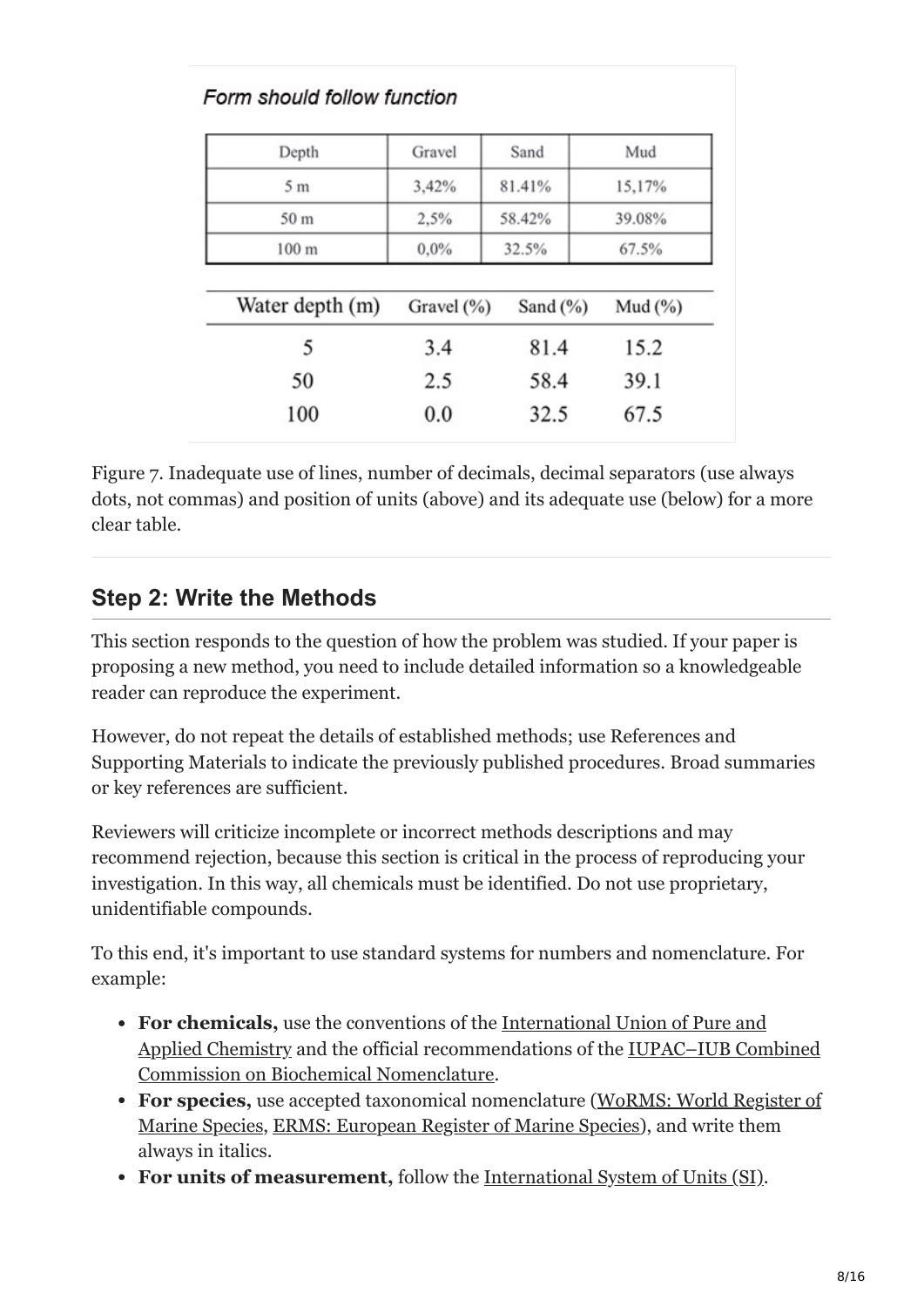Present proper control experiments and statistics used, again to make the experiment of investigation repeatable.

List the methods in the same order they will appear in the Results section, in the logical order in which you did the research:

- 1. Description of the site
- 2. Description of the surveys or experiments done, giving information on dates, etc.
- 3. Description of the laboratory methods, including separation or treatment of samples, analytical methods, following the order of waters, sediments and biomonitors. If you have worked with different biodiversity components start from the simplest (i.e. microbes) to the more complex (i.e. mammals)
- 4. Description of the statistical methods used (including confidence levels, etc.)

In this section, avoid adding comments, results, and discussion, which is a common error.

### **Length of the manuscript**

Again, look at the journal's Guide for Authors, but an ideal length for a manuscript is 25 to 40 pages, double spaced, including essential data only. Here are some general guidelines:

- **Title:** Short and informative
- **Abstract:** 1 paragraph (<250 words)
- **Introduction:** 1.5-2 pages
- **Methods: 2-3 pages**
- **Results:** 6-8 pages
- **Discussion:** 4-6 pages
- **Conclusion:** 1 paragraph
- **Figures:** 6-8 (one per page)
- **Tables:** 1-3 (one per page)
- **References:** 20-50 papers (2-4 pages)

## <span id="page-8-0"></span>**Step 3: Write up the Results**

This section responds to the question "What have you found?" Hence, only representative results from your research should be presented. The results should be essential for discussion.

However, remember that most journals offer the possibility of adding Supporting Materials, so use them freely for data of secondary importance. In this way, do not attempt to "hide" data in the hope of saving it for a later paper. You may lose evidence to reinforce your conclusion. If data are too abundant, you can use those supplementary materials.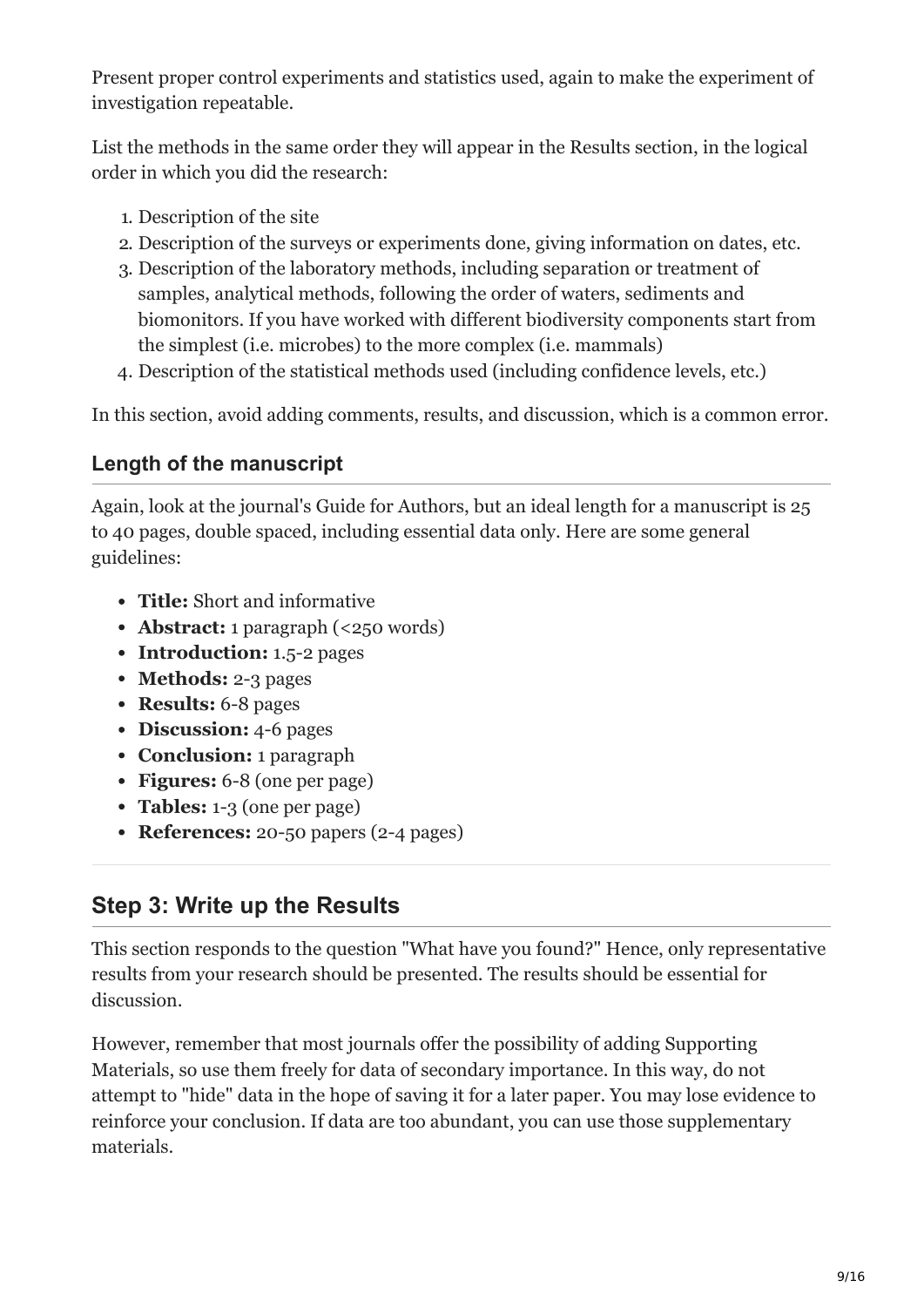Use sub-headings to keep results of the same type together, which is easier to review and read. Number these sub-sections for the convenience of internal cross-referencing, but always taking into account the publisher's Guide for Authors.

For the data, decide on a logical order that tells a clear story and makes it and easy to understand. Generally, this will be in the same order as presented in the methods section.

An important issue is that you must not include references in this section; you are presenting *your* results, so you cannot refer to others here. If you refer to others, is because you are *discussing* your results, and this must be included in the Discussion section.

# **Statistical rules**

- Indicate the statistical tests used with all relevant parameters: e.g., mean and standard deviation (SD):  $44\%$  ( $\pm$ 3); median and interpercentile range: 7 years (4.5) to 9.5 years).
- Use mean and standard deviation to report normally distributed data.
- Use median and interpercentile range to report skewed data.
- For numbers, use two significant digits unless more precision is necessary (2.08, not 2.07856444).
- Never use percentages for very small samples e.g., "one out of two" should not be replaced by 50%.

# <span id="page-9-0"></span>**Step 4: Write the Discussion**

Here you must respond to what the results mean. Probably it is the easiest section to write, but the hardest section to get right. This is because it is the most important section of your article. Here you get the chance to sell your data. Take into account that a huge numbers of manuscripts are rejected because the Discussion is weak.

You need to make the Discussion corresponding to the Results, but do not reiterate the results. Here you need to compare the published results by your colleagues with yours (using some of the references included in the Introduction). Never ignore work in disagreement with yours, in turn, you must confront it and convince the reader that you are correct or better.

Take into account the following tips:

### **1. Avoid statements that go beyond what the results can support.**

**2. Avoid unspecific expressions** such as "higher temperature", "at a lower rate", "highly significant". Quantitative descriptions are always preferred (35ºC, 0.5%, p<0.001, respectively).

**3. Avoid sudden introduction of new terms or ideas;** you must present everything in the introduction, to be confronted with your results here.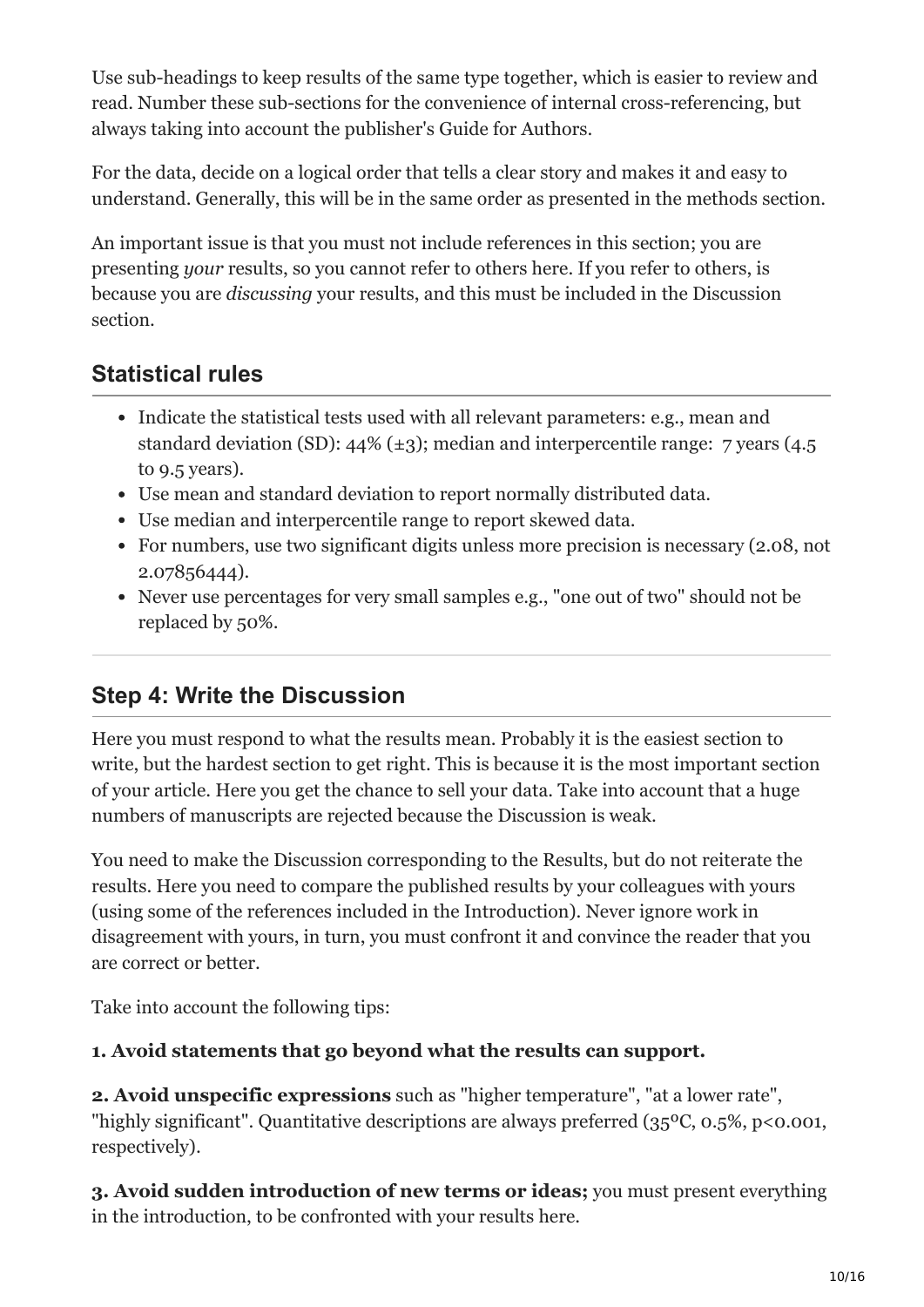**4. Speculations on possible interpretations are allowed, but these should be rooted in fact, rather than imagination.** To achieve good interpretations think about:

- How do these results relate to the original question or objectives outlined in the Introduction section?
- Do the data support your hypothesis?
- Are your results consistent with what other investigators have reported?
- Discuss weaknesses and discrepancies. If your results were unexpected, try to explain why
- Is there another way to interpret your results?
- What further research would be necessary to answer the questions raised by your results?
- Explain what is new without exaggerating

**5. Revision of Results and Discussion is not just paper work.** You may do further experiments, derivations, or simulations. Sometimes you cannot clarify your idea in words because some critical items have not been studied substantially.

## <span id="page-10-0"></span>**Step 5: Write a clear Conclusion**

This section shows how the work advances the field from the present state of knowledge. In some journals, it's a separate section; in others, it's the last paragraph of the Discussion section. Whatever the case, without a clear conclusion section, reviewers and readers will find it difficult to judge your work and whether it merits publication in the journal.

A common error in this section is repeating the abstract, or just listing experimental results. Trivial statements of your results are unacceptable in this section.

You should provide a clear scientific justification for your work in this section, and indicate uses and extensions if appropriate. Moreover, you can suggest future experiments and point out those that are underway.

You can propose present global and specific conclusions, in relation to the objectives included in the introduction

## <span id="page-10-1"></span>**Step 6: Write a compelling Introduction**

This is your opportunity to convince readers that you clearly know why your work is useful.

A good introduction should answer the following questions:

- What is the problem to be solved?
- Are there any existing solutions?
- Which is the best?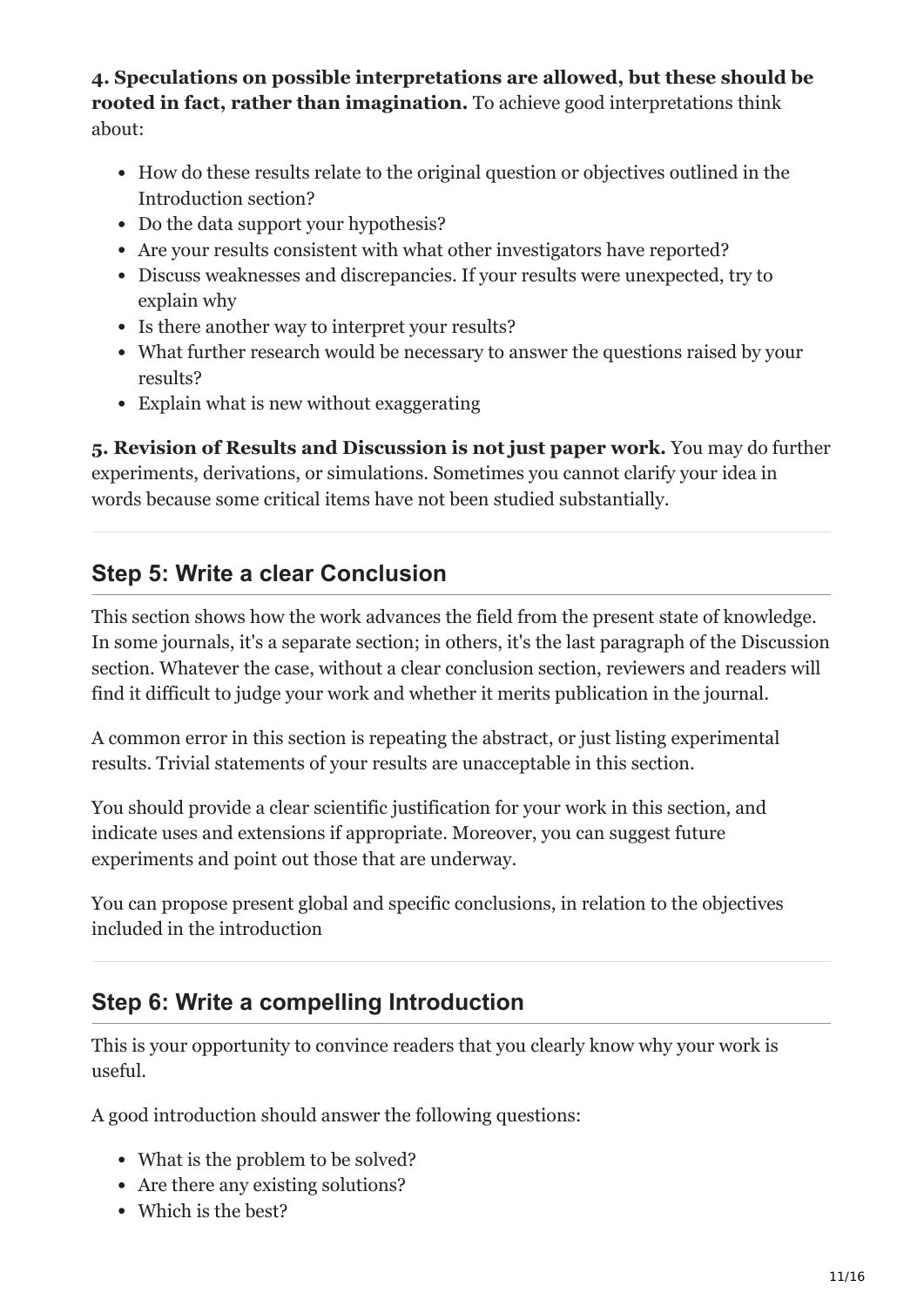- What is its main limitation?
- What do you hope to achieve?

Editors like to see that you have provided a perspective consistent with the nature of the journal. You need to introduce the main scientific publications on which your work is based, citing a couple of original and important works, including recent review articles.

However, editors hate improper citations of too many references irrelevant to the work, or inappropriate judgments on your own achievements. They will think you have no sense of purpose.

Here are some additional tips for the introduction:

- Never use more words than necessary (be concise and to-the-point). Don't make this section into a history lesson. Long introductions put readers off.
- We all know that you are keen to present your new data. But do not forget that you need to give the whole picture at first.
- The introduction must be organized from the global to the particular point of view, guiding the readers to your objectives when writing this paper.
- State the purpose of the paper and research strategy adopted to answer the question, but do not mix introduction with results, discussion and conclusion. Always keep them separate to ensure that the manuscript flows logically from one section to the next.
- Hypothesis and objectives must be clearly remarked at the end of the introduction.
- Expressions such as "novel," "first time," "first ever," and "paradigm-changing" are not preferred. Use them sparingly.

# <span id="page-11-0"></span>**Step 7: Write the Abstract**

The abstract tells prospective readers what you did and what the important findings in your research were. Together with the title, it's the advertisement of your article. Make it interesting and easily understood without reading the whole article. Avoid using jargon, uncommon abbreviations and references.

You must be accurate, using the words that convey the precise meaning of your research. The abstract provides a short description of the perspective and purpose of your paper. It gives key results but minimizes experimental details. It is very important to remind that the abstract offers a short description of the interpretation/conclusion in the last sentence.

A clear abstract will strongly influence whether or not your work is further considered.

However, the abstracts must be keep as brief as possible. Just check the 'Guide for [authors' of the journal, but normally they have less than 250 words. Here's a good](http://www.sciencedirect.com/science/article/pii/S0272771406005361) example on a short abstract.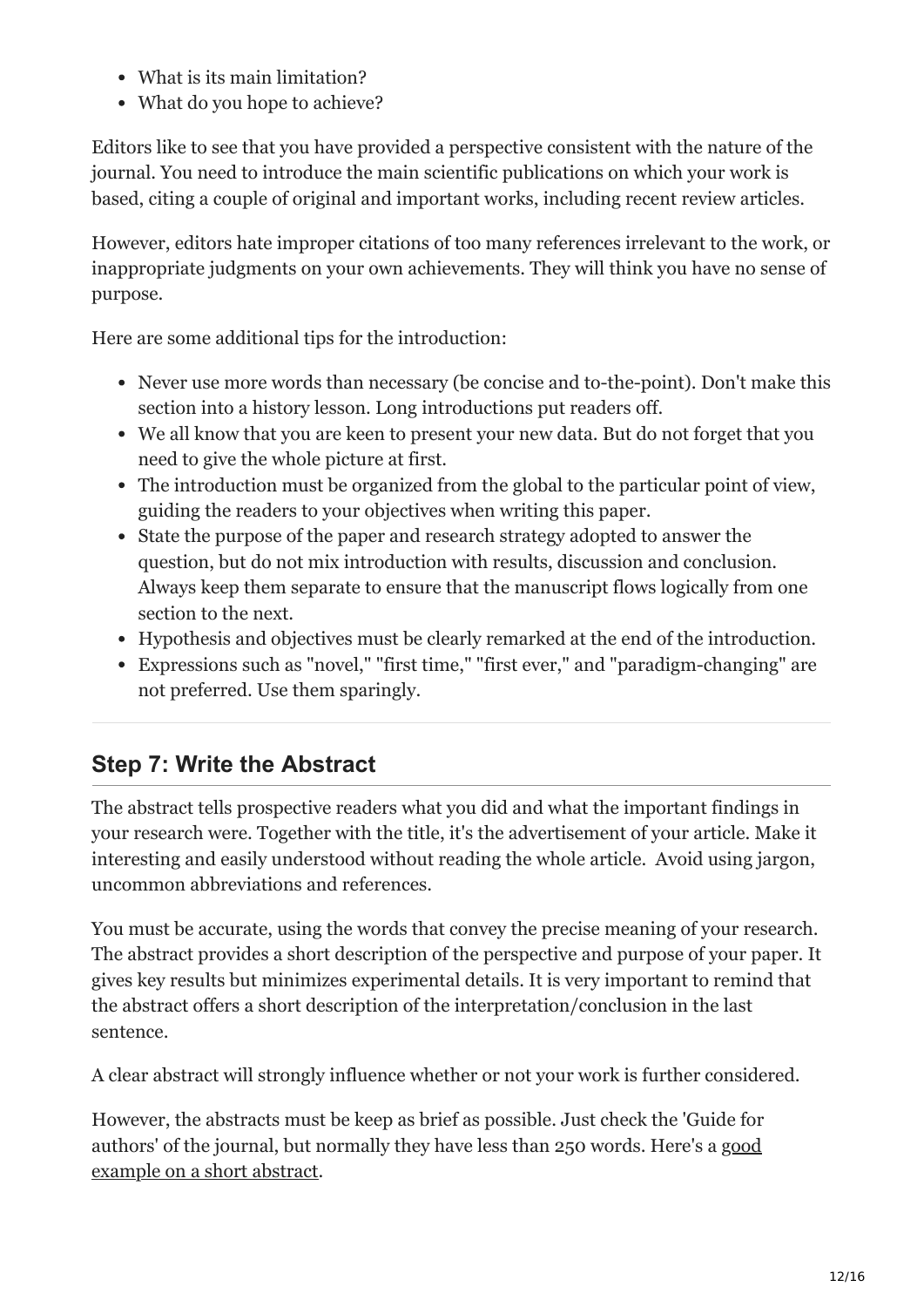In an abstract, the two *whats* [are essential. Here's an example from an article I co](http://www.sciencedirect.com/science/article/pii/S1470160X04000597)authored in *Ecological Indicators*:

- 1. **What has been done?** "In recent years, several benthic biotic indices have been proposed to be used as ecological indicators in estuarine and coastal waters. One such indicator, the AMBI (AZTI Marine Biotic Index), was designed to establish the ecological quality of European coasts. The AMBI has been used also for the determination of the ecological quality status within the context of the European Water Framework Directive. In this contribution, 38 different applications including six new case studies (hypoxia processes, sand extraction, oil platform impacts, engineering works, dredging and fish aquaculture) are presented."
- 2. **What are the main findings?** "The results show the response of the benthic communities to different disturbance sources in a simple way. Those communities act as ecological indicators of the 'health' of the system, indicating clearly the gradient associated with the disturbance."

## <span id="page-12-0"></span>**Step 8: Compose a concise and descriptive title**

The title must explain what the paper is broadly about. It is your first (and probably only) opportunity to attract the reader's attention. In this way, remember that the first readers are the Editor and the referees. Also, readers are the potential authors who will cite your article, so the first impression is powerful!

We are all flooded by publications, and readers don't have time to read all scientific production. They must be selective, and this selection often comes from the title.

Reviewers will check whether the title is specific and whether it reflects the content of the manuscript. Editors hate titles that make no sense or fail to represent the subject matter adequately. Hence, keep the title informative and concise (clear, descriptive, and not too long). You must avoid technical jargon and abbreviations, if possible. This is because you need to attract a readership as large as possible. Dedicate some time to think about the title and discuss it with your co-authors.

Here you can see some examples of original titles, and how they were changed after reviews and comments to them:

### **Example 1**

- **Original title:** Preliminary observations on the effect of salinity on benthic community distribution within a estuarine system, in the North Sea
- **Revised title:** Effect of salinity on benthic distribution within the Scheldt estuary (North Sea)
- **Comments:** Long title distracts readers. Remove all redundancies such as "studies on," "the nature of," etc. Never use expressions such as "preliminary." Be precise.

### **Example 2**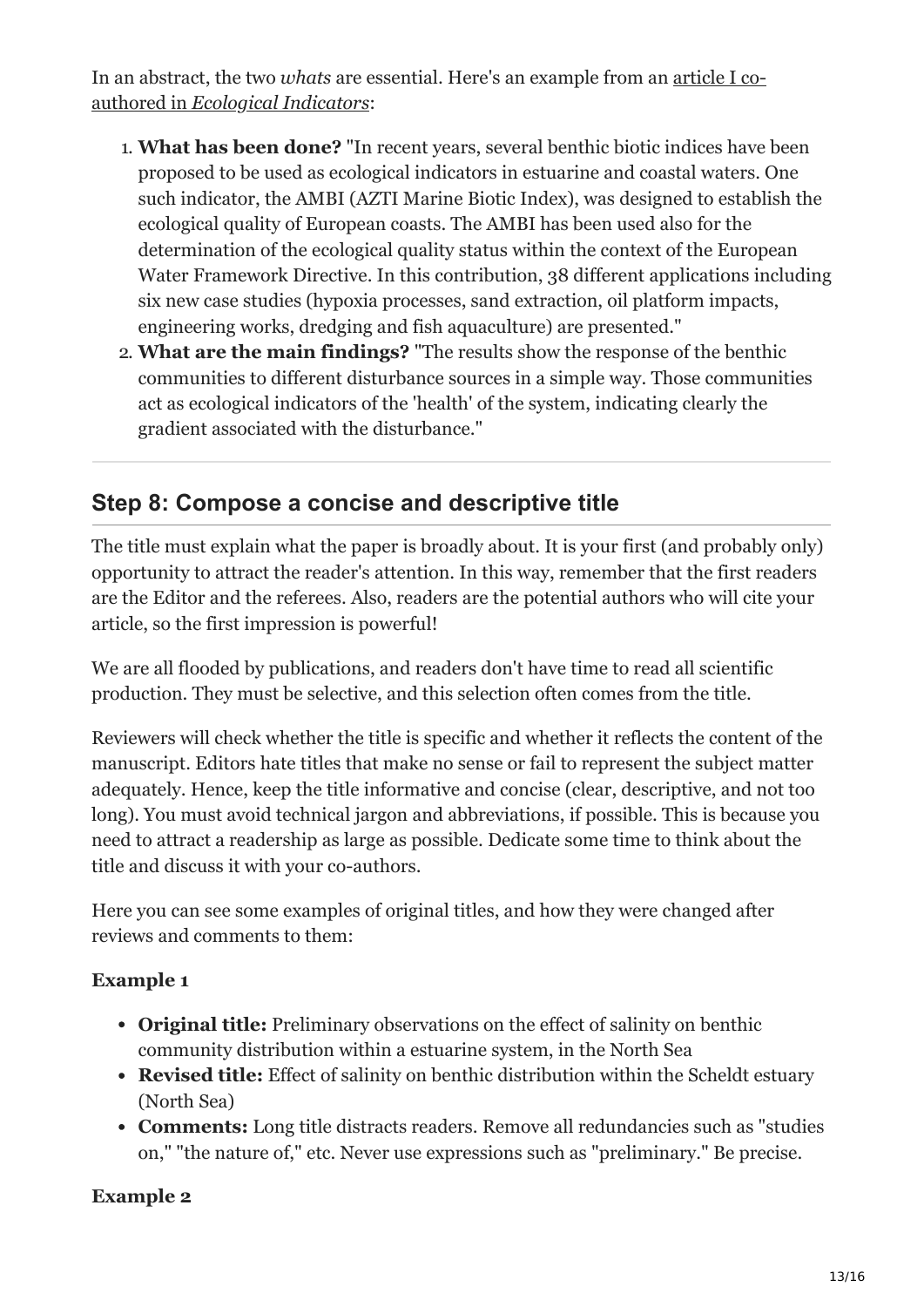- **Original title:** Action of antibiotics on bacteria
- **Revised title:** Inhibition of growth of Mycobacterium tuberculosis by streptomycin
- **Comments:** Titles should be specific. Think about "how will I search for this piece of information" when you design the title.

### **Example 3**

- **Original title:** Fabrication of carbon/CdS coaxial nanofibers displaying optical and electrical properties via electrospinning carbon
- **Revised title:** Electrospinning of carbon/CdS coaxial nanofibers with optical and electrical properties
- **Comments:** "English needs help. The title is nonsense. All materials have properties of all varieties. You could examine my hair for its electrical and optical properties! You MUST be specific. I haven't read the paper but I suspect there is something special about these properties, otherwise why would you be reporting them?" – the Editor-in-Chief.

Try to avoid this kind of response!

# <span id="page-13-0"></span>**Step 9: Select keywords for indexing**

Keywords are used for indexing your paper. They are the label of your manuscript. It is true that now they are less used by journals because you can search the whole text. However, when looking for keywords, avoid words with a broad meaning and words already included in the title.

Some journals require that the keywords are not those from the journal name, because it is implicit that the topic is that. For example, the journal *Soil Biology & Biochemistry* requires that the word "soil" not be selected as a keyword.

Only abbreviations firmly established in the field are eligible (e.g., TOC, CTD), avoiding those which are not broadly used (e.g., EBA, MMI).

Again, check the Guide for Authors and look at the number of keywords admitted, label, definitions, thesaurus, range, and other special requests.

## <span id="page-13-1"></span>**Step 10: Write the Acknowledgements**

Here, you can thank people who have contributed to the manuscript but not to the extent where that would justify authorship. For example, here you can include technical help and assistance with writing and proofreading. Probably, the most important thing is to thank your funding agency or the agency giving you a grant or fellowship.

In the case of European projects, do not forget to include the grant number or reference. Also, some institutes include the number of publications of the organization, e.g., "This is publication number 657 from AZTI-Tecnalia."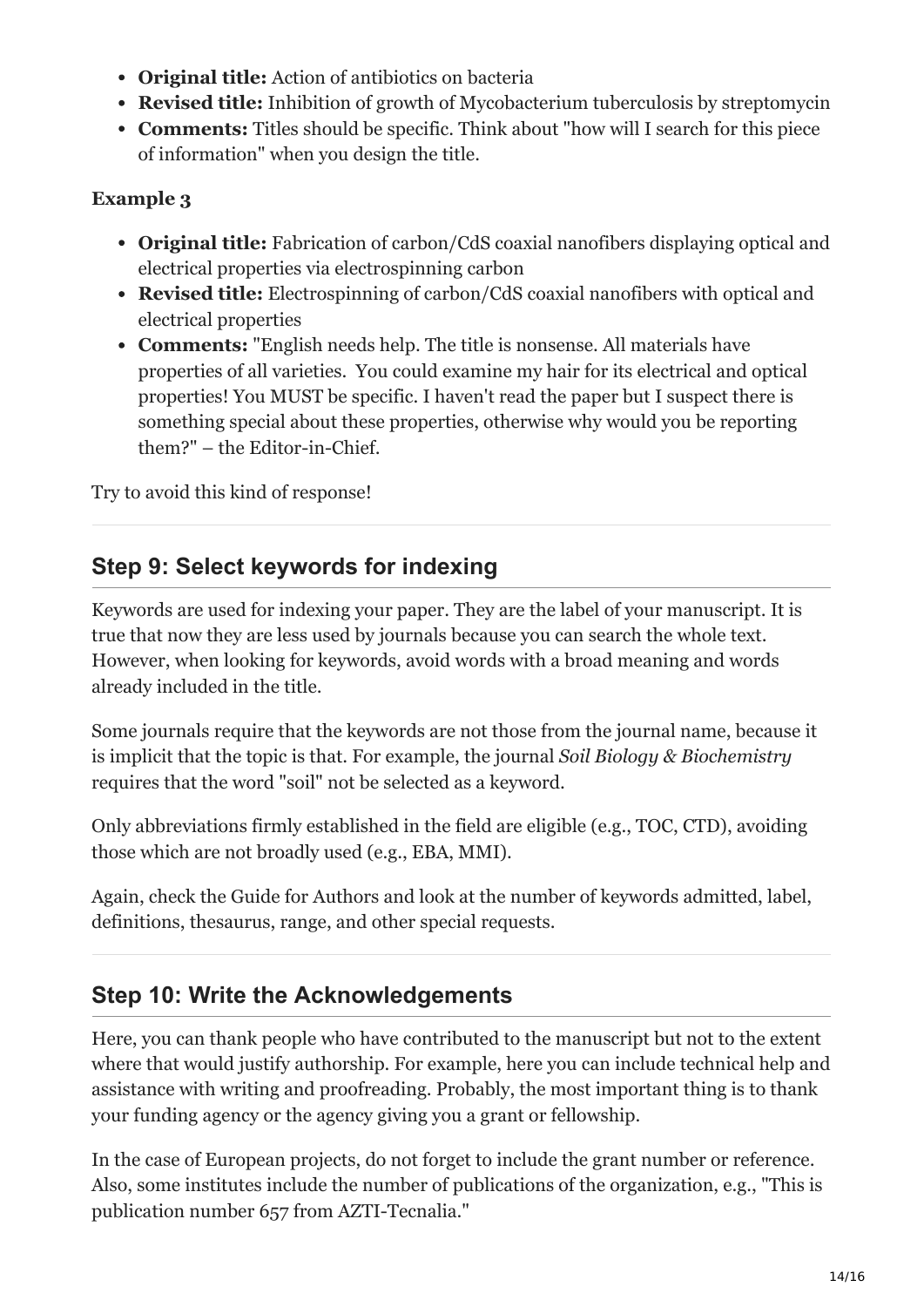# <span id="page-14-0"></span>**Step 11: Write up the References**

Typically, there are more mistakes in the references than in any other part of the manuscript. It is one of the most annoying problems, and causes great headaches among editors. Now, it is easier since to avoid these problem, because there are many available tools.

In the text, you must cite all the scientific publications on which your work is based. But do not over-inflate the manuscript with too many references – it doesn't make a better manuscript! Avoid excessive self-citations and excessive citations of publications from the same region.

Minimize personal communications, do not include unpublished observations, manuscripts submitted but not yet accepted for publication, publications that are not peer reviewed, grey literature, or articles not published in English.

As I have mentioned, you will find the most authoritative information for each journal's policy on citations when you consult the journal's Guide for Authors. In general, you should minimize personal communications, and be mindful as to how you include unpublished observations. These will be necessary for some disciplines, but consider whether they strengthen or weaken your paper. You might also consider articles [published on research networks prior to publication, but consider balancing thes](https://www.ssrn.com/index.cfm/en)e citations with citations of peer-reviewed research. When citing research in languages other than English, be aware of the possibility that not everyone in the review process will speak the language of the cited paper and that it may be helpful to find a translation where possible.

You can use any software, such as **[EndNote](http://endnote.com/)** or **[Mendeley](http://mendeley.com/)**, to format and include your references in the paper. Most journals have now the possibility to download small files with the format of the references, allowing you to change it automatically. Also, Elsevier's [Your Paper Your Way](https://www.elsevier.com/authors/tools-and-resources/your-paper-your-way) program waves strict formatting requirements for the initial submission of a manuscript as long as it contains all the essential elements being presented here.

Make the reference list and the in-text citation conform strictly to the style given in the Guide for Authors. Remember that presentation of the references in the correct format is the responsibility of the author, not the editor. Checking the format is normally a large job for the editors. Make their work easier and they will appreciate the effort.

Finally, check the following:

- Spelling of author names
- Year of publications
- Usages of *"et al."*
- Punctuation
- Whether all references are included